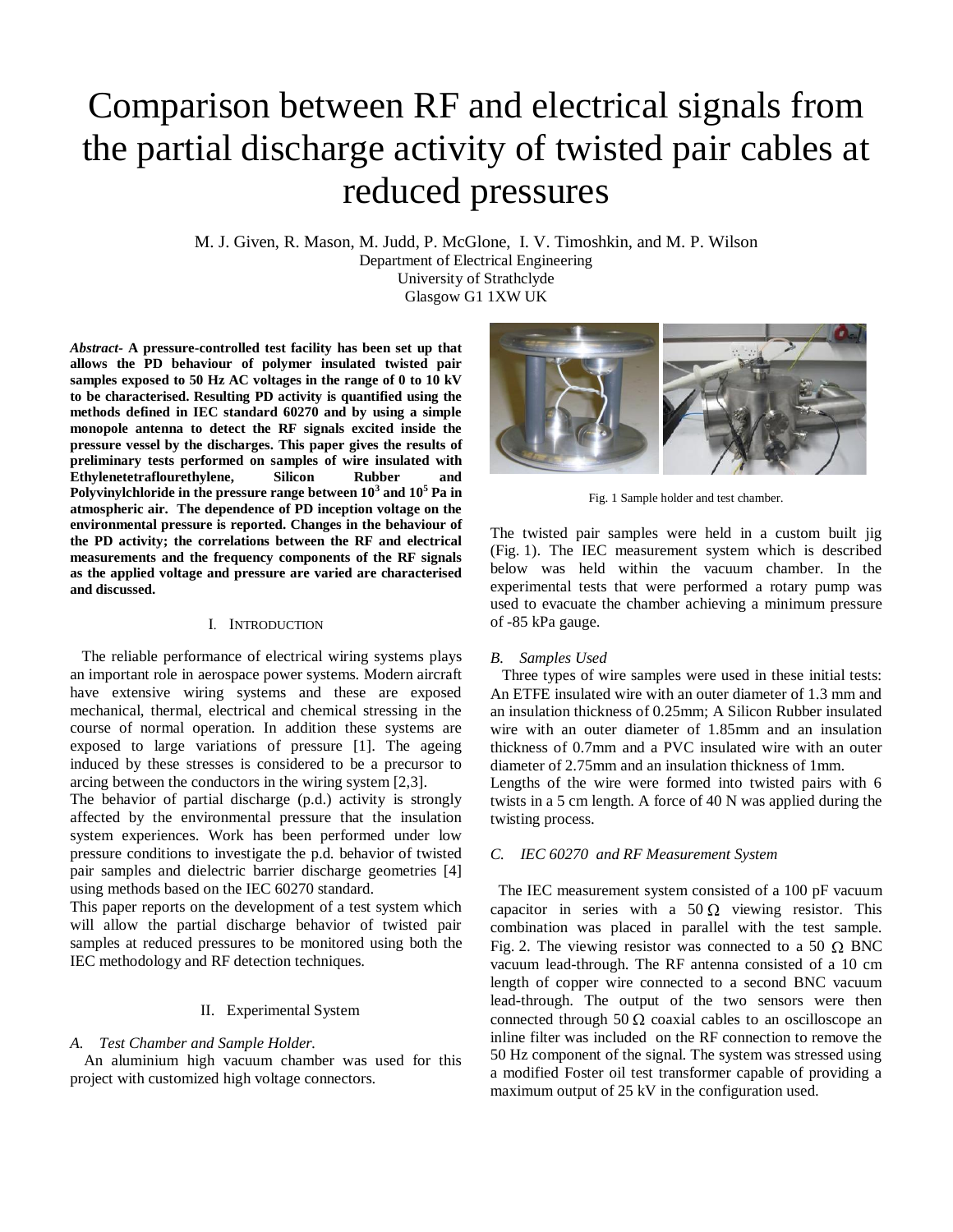

Fig. 2 Schematic of Measurement System

 In initial tests, the basic IEC system used was shown to be capable of detecting partial discharges and signals of the order of 10V were observed from the system Fig. 3. The output of the antenna for the RF measurements was of the order of 200mV and could be directly observed using the oscilloscope. Fig. 3. To ensure that the p.d. signals were originating from the twisted pair and not from the sample holder or measurement system, the twisted pair sample was replaced with two loops of wire which were not in contact. No discharge activity was observed in this case for the range of voltages used.

#### III. EXPERIMENTAL RESULTS

#### *A. Behaviour at Atmospheric Pressure*

An example of the measured output of the IEC and RF systems for a partial discharge event are shown in Fig.3.



Fig 3 Output of IEC and RF detection systems to a p.d. event in ETFE sample.



Fig. 4 Comparison of signal peak data for IEC and RF detection systems.  $\Delta$  ETFE,  $\Box$  SIR,  $\diamondsuit$  PVC

 Data was collected for the peak values for both signals for the three sample types over a range of voltages at atmospheric pressure. The results are shown in Fig. 4. It can be seen that there is a reasonable correlation between the peak signals produced by the two different monitoring systems.

 Spectral analysis was performed on the output waveforms obtained from the measurement systems. Fig. 5a shows a frequency spectrum for a ETFE sample at atmospheric pressure at an applied voltage of 2.5 kV. It can be seen that there is a major peak at 40 MHz and smaller peaks occurring at 90, 120, 150 and 210 MHz. Fig. 5b shows the corresponding spectrum for the RF probe data. In this spectrum there is a clear peak at 210 MHz with a suggestion of a secondary peak at 225 MHz. No significant changes in the spectral content were observed as the voltage applied to the ETFE samples was changed



Fig. 5a spectrum from IEC measurements for EDFE at 2.5 kV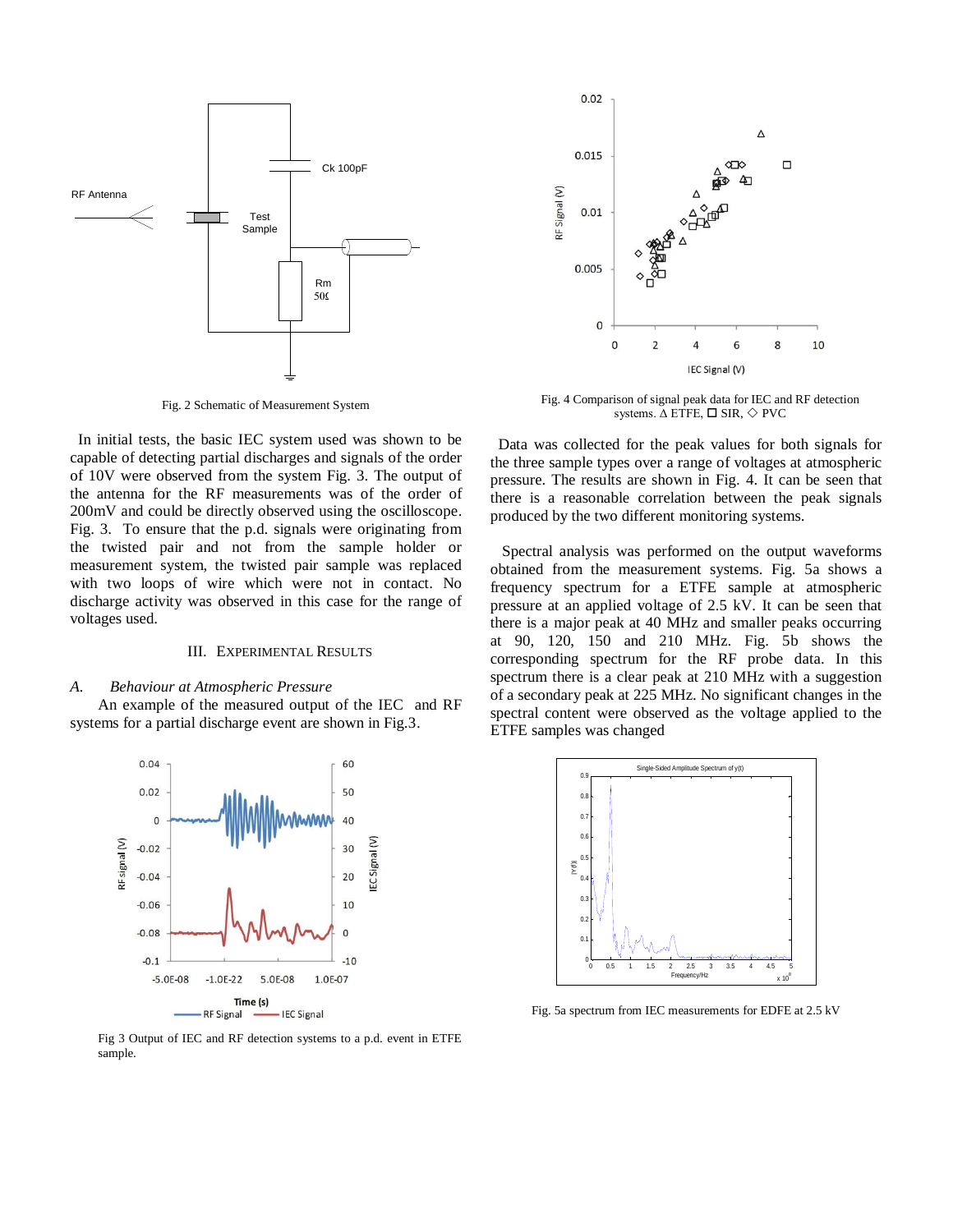

 Fig. 6a shows the frequency spectrum for the signal from the IEC probe for a p.d. event at in a SIR sample at atmospheric pressure at a voltage of 3.2kV. Like the spectra for ETFE the spectrum contains a major peak at 40 MHz. However, above this frequency there are differences in the spectrum with an additional peak appearing at 70 MHz and the peak at 210 MHz being suppressed.



Fig. 6a spectrum from IEC measurements for SIR at 3.2 kV



Fig. 6b spectrum from RF measurements for SIR at 3.2 kV

 The corresponding RF spectrum, Fig. 6b, maintains the strong double peak structure but the intensity of the peaks below 200 MHz is strongly reduced. There is also a clear change in the frequency content of the UHF signal for SIR compared to ETFE under these conditions with a clear double peak at frequencies of 210 and 240 MHz. The most obvious difference is that rather than seeing a single peak with a shoulder at 210 MHz a clear double peak at frequencies of 210 and 240 MHz. Another smaller double peak feature appears between 150 and 200 MHz and a series of small peaks can be seen in the spectrum between 50 and 125 MHz.

 At higher voltages, changes in both the IEC spectrum Fig. 6c and the RF spectrum Fig. 6d are observed. At 4.0 kV the IEC spectrum still shows a clear signal at 40 MHz but the relative magnitude of the peaks at 70, 90 and 120 MHz has increased.



Fig. 6c spectrum from IEC measurements for SIR at 4.0 kV



Fig. 6d spectrum from RF measurements for SIR at 4.0 kV

Fig. 7a Shows the IEC spectrum for a p.d. event in the PVC insulated system at a voltage of 3.75kV. Again a peak is observed a major peak is observed at 40 MHz. As with ETFE peaks are also observed at 90, 120 and 150 MHz. However the relative amplitude of these peaks is stronger than those